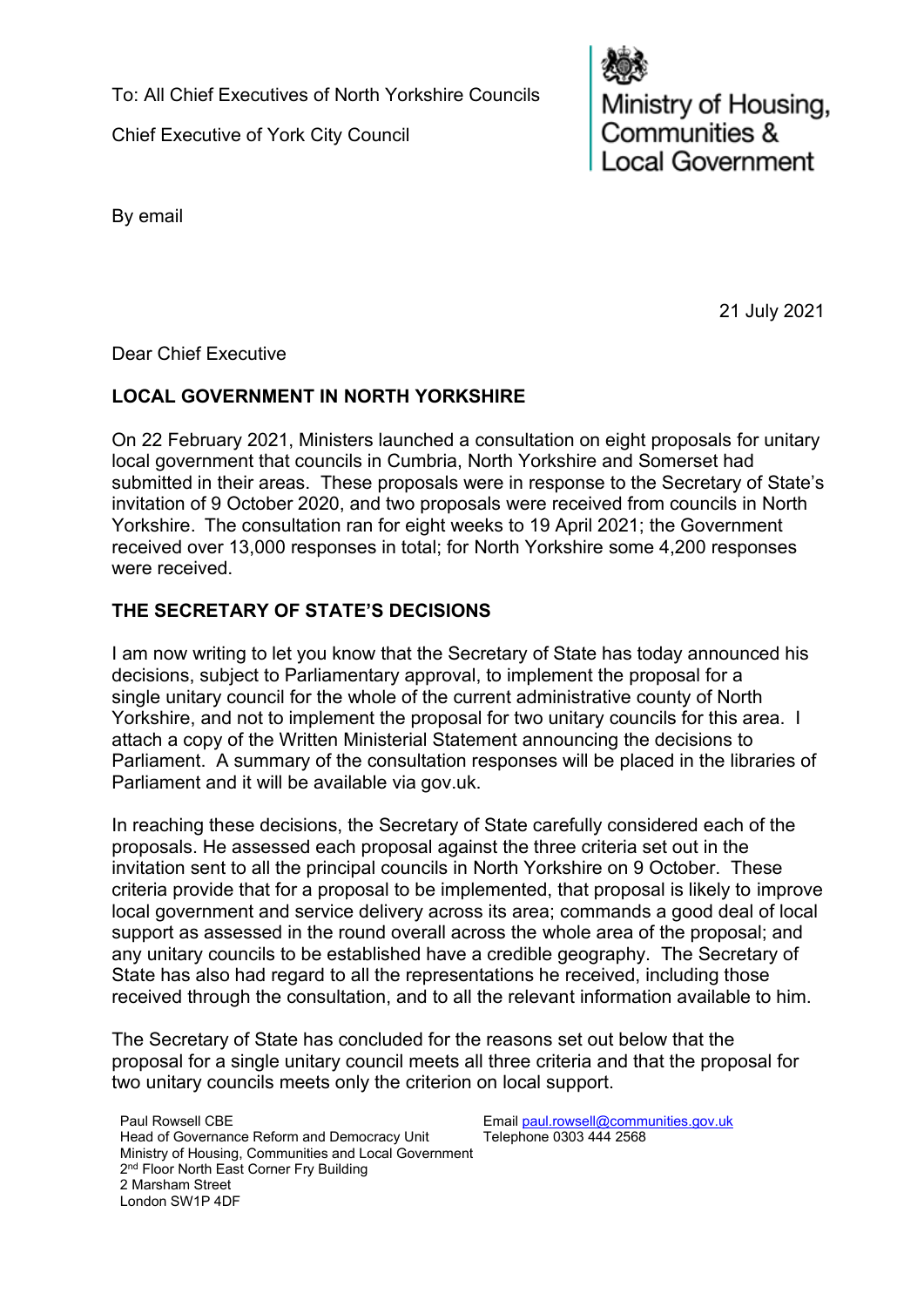#### **The single unitary proposal**

In relation to this proposal, the Secretary of State considered that it could be judged as strongly meeting the criterion of improving local government and service delivery across the area. He noted that the proposal set out how improvements to the operation of local government will be achieved through the removal of the two-tier system and alignment of decision making, where eight councils will be replaced by one council. He recognised other public service providers, other government departments, and the Department's planning directorate supported this view. He also noted that the proposal suggests that direct financial benefits are  $£31.9m$  per annum with transition costs of £18m and recognises that there will be indirect benefits from service transformation, although not quantifying these as they will be dependent on decisions of the new council. He was aware that the Department's analysts confirmed that in their view the proposal will produce savings, improve value for money and improve the financial sustainability of local government in the area.

The Secretary of State considered that there is a good deal of local support in the round for a single unitary. He recognised that there is a body of support for this proposal amongst residents. He noted that there is evidence of significant support from businesses, including the York and North Yorkshire Chambers of Commerce, and from public sector service providers – including health organisations, the University of York, the Chief Fire Officer and the Chief Constable of the North Yorkshire Police, and that five local MPs have indicated their support for the proposal.

The Secretary of State also considered that the single unitary could be judged to meet the credible geography criterion. He noted that the population of the council is just over the range of population size set out in the invitation, but has an established local identity as referred to in the criterion. Moreover, the geography of the council would preserve delivery of current county services over a county-wide area and through its established local identity is easily understood by residents. It maintains the brand of North Yorkshire and a North Yorkshire unitary would have the critical mass to deliver services effectively to a large rural area and market towns. The proposed geography also aligns with arrangements in existing public sector partnerships and will allow existing relationships and partnership working to be maintained without disruption.

## **The proposal for two unitary councils**

In relation to this proposal, the Secretary of State considered that it could not be judged as meeting the criterion of improving local government and service delivery across the area. Although he considered that improvements in the operation of local government were likely resulting from the alignment of decision making and that there was a likelihood that strategic leadership will be improved through a reduction in decision-making bodies, he also noted the significant risks of disruption for some major services during the transition period and the longer-term risks around the lack of alignment with other key public sector partners. This was recognised as a key factor for public sector partners in particular – who cited the disruption and loss of existing partnerships as key issues in

Paul Rowsell CBE Head of Governance Reform and Democracy Unit Ministry of Housing, Communities and Local Government 2<sup>nd</sup> Floor North East Corner Fry Building 2 Marsham Street London SW1P 4DF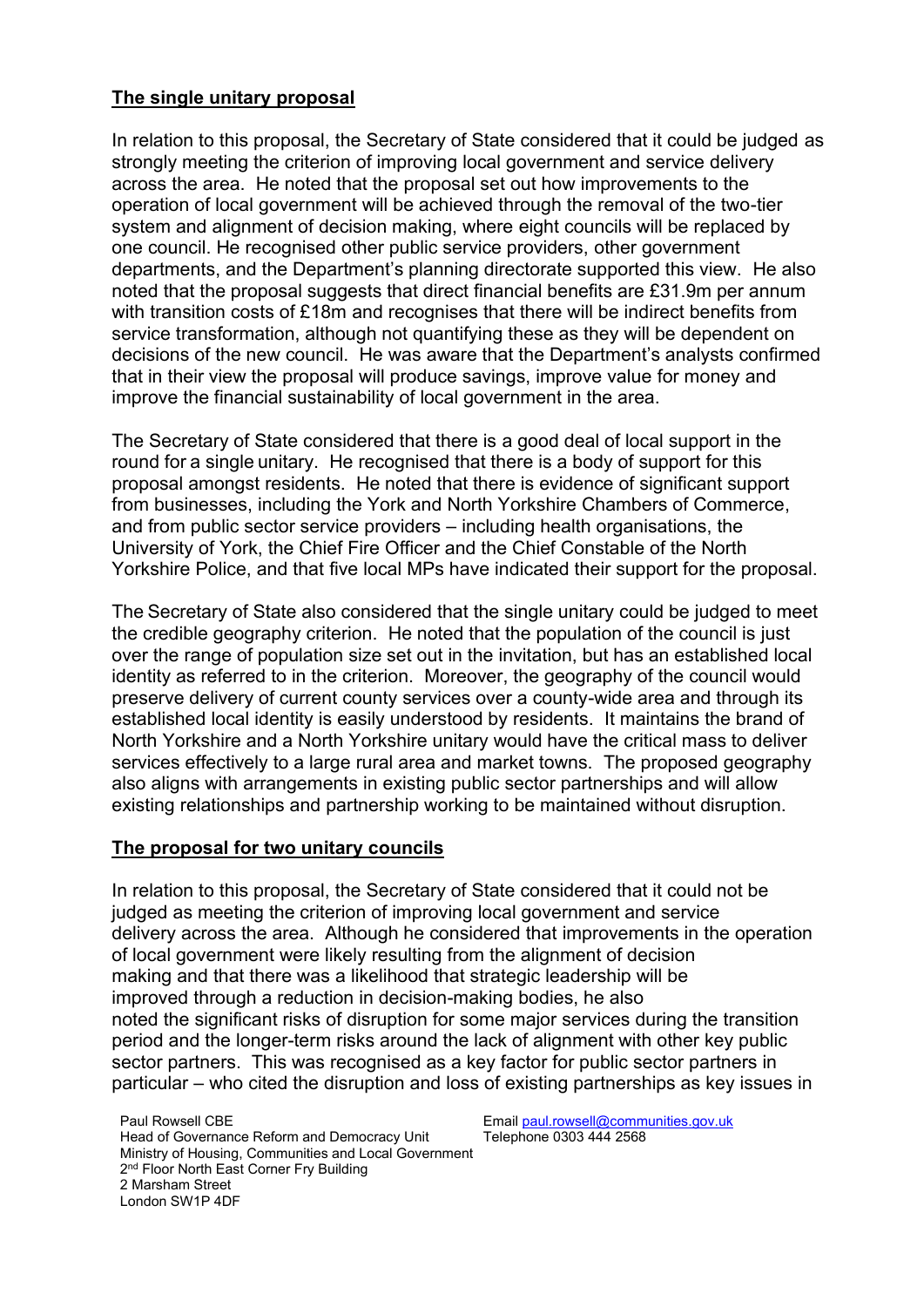service delivery. There were also some specific longer-term risks around service delivery – for example the impact of breaking up the very high performing North Yorkshire children's services and the longer-term sustainability of adult social care. He nevertheless recognised that the proposal suggested that direct financial benefits were £32.5m per annum with transitional costs of £29.1m. The Secretary of State was also aware that the Department's analysts confirmed that in their view the risks of this option would be greater than for the single unitary, although this proposal would produce savings, improve value for money and improve the financial sustainability of local government in the area.

The Secretary of State considered that there is a good deal of local support in the round for the two unitary proposal. He noted that there is a body of support for this proposal from town and parish councils and business organisations. He noted the evidence of some support from residents and limited support from public sector partners. He also noted that two local MPs have indicated their support for this proposal.

The Secretary of State also considered that the two unitary proposal could not be judged to meet the credible geography criterion. He noted that the populations of the councils in the proposal are within the range of population size set out in the invitation, however the areas would not appear to be based on local identity for either area. Indeed, the proposed geography would appear to have no regard for the local identity of York, which would be subsumed into a wider area. There were strong views from many of the public sector partners that the proposed geography will create disruption, cut across existing partnership arrangements and will not align to other public sector partners in the area.

#### **The Secretary of State's conclusions**

Accordingly, given his conclusions as to how each of the proposals stands in relation to the criteria, the Secretary of State considered it appropriate to implement the single unitary proposal, and hence he has decided, subject to Parliamentary approval, that this proposal is to be implemented.

## **NEXT STEPS**

The Secretary of State now intends to seek Parliamentary approval for the necessary secondary legislation to implement this single unitary proposal. It is intended that the draft structural changes Order will be laid in Parliament around the turn of the year and that it will include provision for appropriate transitional arrangements, including for elections in May 2022 for the future unitary council and for that council to assume the full range of local authority responsibilities on 1 April 2023, when predecessor councils would be abolished.

My team and I look forward to working constructively with all the North Yorkshire councils on the implementation of the proposal. As a first step we will be discussing with North Yorkshire Chief Executives and their senior officers details to be included in the structural changes Order and subsequently we will be sharing with them detailed texts of the Order as the drafting is developed. I would suggest it would be helpful for